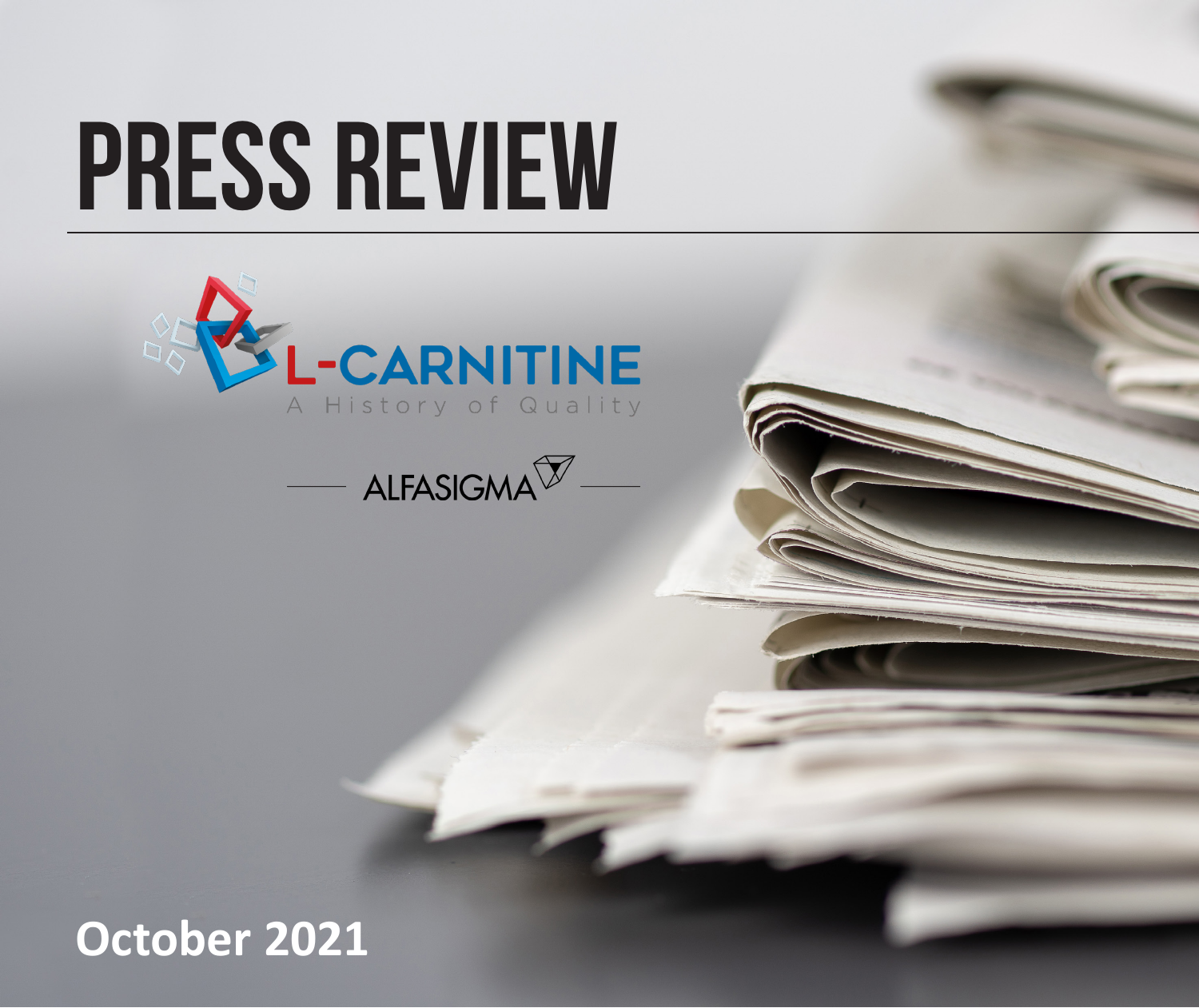## **Additional L-carnitine Reduced the Risk of Hospitalization in Patients with Overt Hepatic Encephalopathy on Rifaximin**

| <b>Publication date</b> | <b>Reference</b>                             | Author/s          | Study Type |
|-------------------------|----------------------------------------------|-------------------|------------|
| <b>June 2021</b>        | Dig Dis. 2021 Jun 28. doi: 10.1159/000518067 | Kubota K., et al. | Open-label |

#### **KEY-WORDS**

Hepatic encephalopathy, L-carnitine, Liver cirrhosis, Portosystemic shunt, Rifaximin

#### **OBJECTIVES**

This study aimed to assess the additional effects of L-carnitine in patients who were receiving rifaximin for hepatic encephalopathy (HE)

#### **POPULATION INVOLVED/STUDY CHARACTERISTICS**

83 patients were randomized to either:

- Group A ( $n = 42$ ) Rifaximin alone 1200 mg/day
- Group B (n = 41) Rifaximin 1200 mg/day + L-carnitine 1500 mg/day

For 12 weeks treatment period

Inclusion: grade I or II HE according to the West Haven Criteria, one or more occurrences of overt HE after administration of non-

absorbable disaccharides, and  $\geq 20$  years of age.

**Exclusion:** acute hepatitis and exacerbation of chronic hepatitis, poorly controlled hepatocellular carcinoma, history of malignancies other than hepatocellular carcinoma, and severe renal and/or heart failure.

#### **OUTCOMES**

The hospital admission rates in Groups A and B were 30.9% (13/42) and 9.8% (4/41), respectively. Additional L-carnitine significantly reduced the admission rate ( $p = 0.028$ )

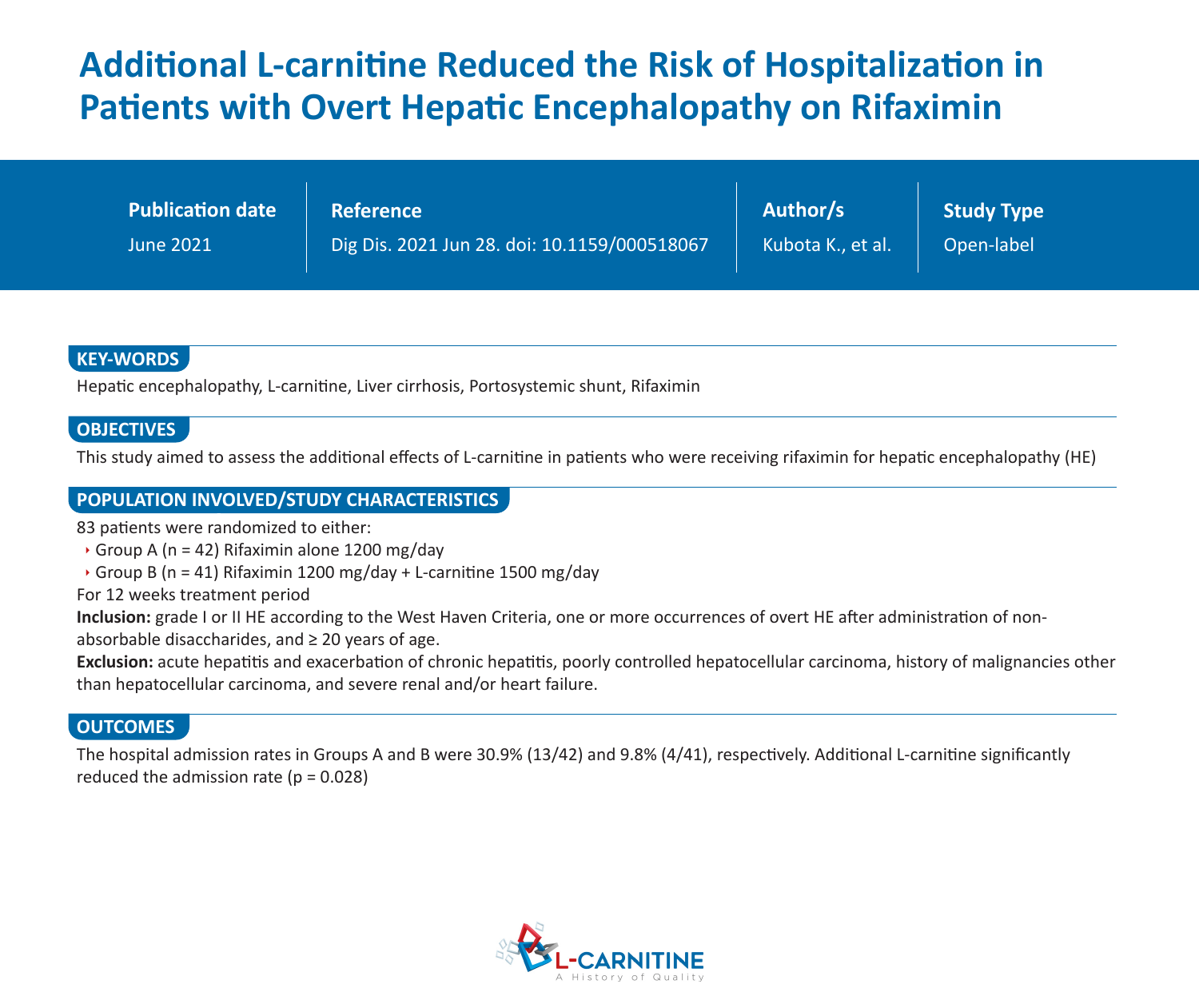## **Additional L-carnitine Reduced the Risk of Hospitalization in Patients with Overt Hepatic Encephalopathy on Rifaximin**

#### **DISCUSSION**

Clinically, an important goal in treating patients with cirrhosis is preventing hospitalization-related complications, including HE, hepatic ascites, gastrointestinal bleeding, and sarcopenia. This clinical study has demonstrated that the additional L-carnitine therapy, compared with a standard rifaximin therapy, significantly reduced hospitalization risk in patients with overt HE. The early improvement of ammonia levels might help reduce the frequency of hospitalization

#### **KEY POINTS**

The addition of L-carnitine to standard Rifaximin treatment helps preventing hospitalization risk. However, the difference in the blood ammonia levels on the final dosing days in the two groups was not significant and differences between the two groups were not significant with respect to the PSE index although a trend was seen in the greater reduction of the PSE index in the additional L-carnitine group



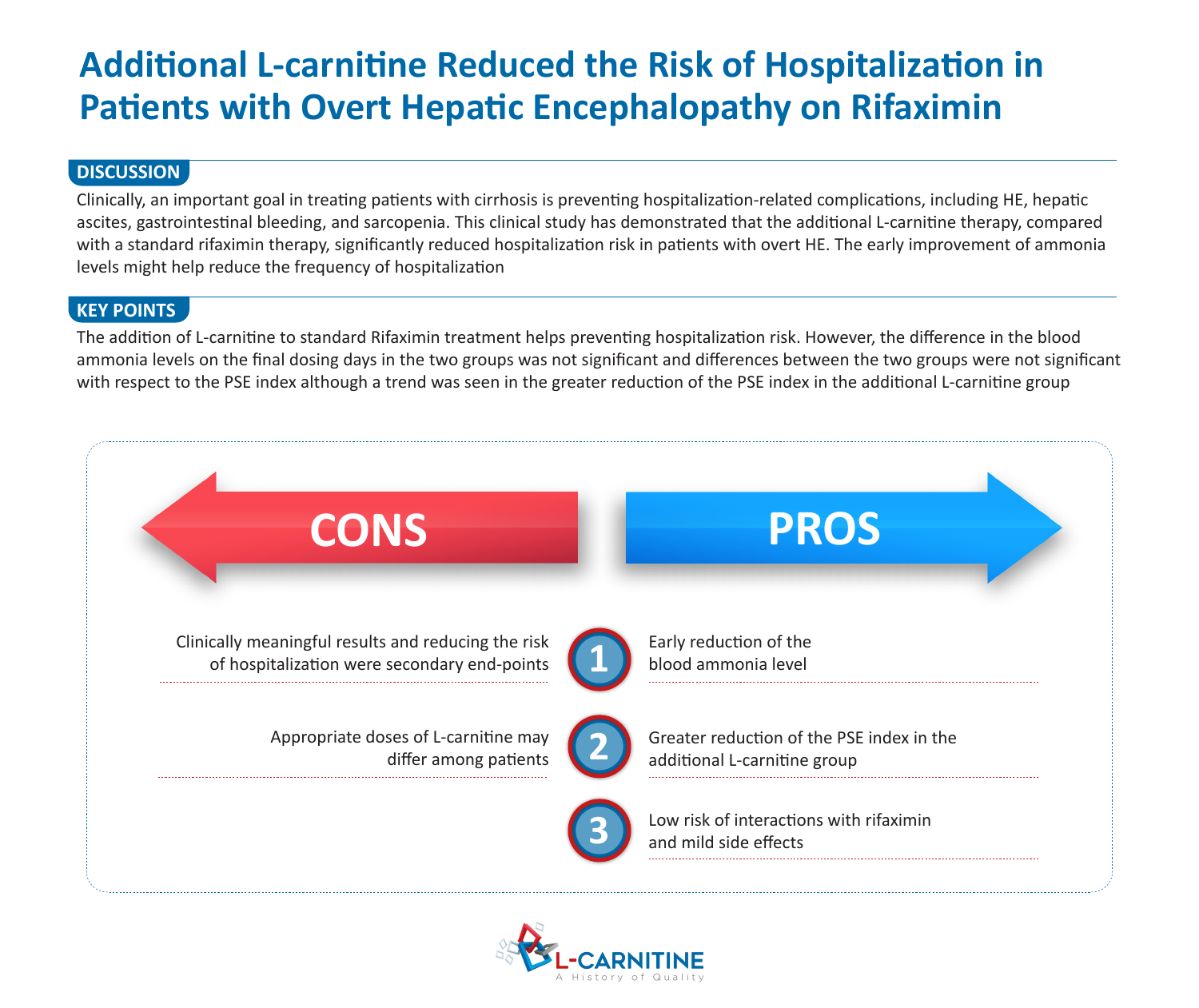## **Quantitative efficacy of L-carnitine supplementation on glycemic control in type 2 diabetes mellitus patients**

| Publication date  | <b>Reference</b>                                                                  | Author/s              | Study Type    |
|-------------------|-----------------------------------------------------------------------------------|-----------------------|---------------|
| <b>April 2021</b> | Expert Rev Clin Pharmacol. 2021 Apr 29;1-8.<br>doi: 10.1080/17512433.2021.1917381 | Dong-Dong Wang et al. | Meta analisys |

#### **KEY-WORDS**

L-carnitine; Quantitative efficacy; fasting plasma glucose; glycated hemoglobin; glycemic control; type 2 diabetes mellitus

#### **OBJECTIVES**

Efficacy of L-carnitine supplementation on glycemic control in type 2 diabetes mellitus patients

#### **POPULATION INVOLVED/STUDY CHARACTERISTICS**

Inclusion criteria:

- $\rightarrow$  (a) randomized controlled trial (RCT),
- $\cdot$  (b) type 2 diabetes mellitus,
- (c) reported literatures included fasting plasma glucose (FPG) and glycated hemoglobin (HbA1c), and
- (d) exact dose and duration of L-carnitine

#### **OUTCOMES**

8 randomized controlled studies were eligible, including:

- ▶ 916 type 2 diabetes mellitus patients
- Mean age: 45.0 years to 57.8 years
- L-carnitine 2 g/day
- Study duration between 12 weeks to 12 months

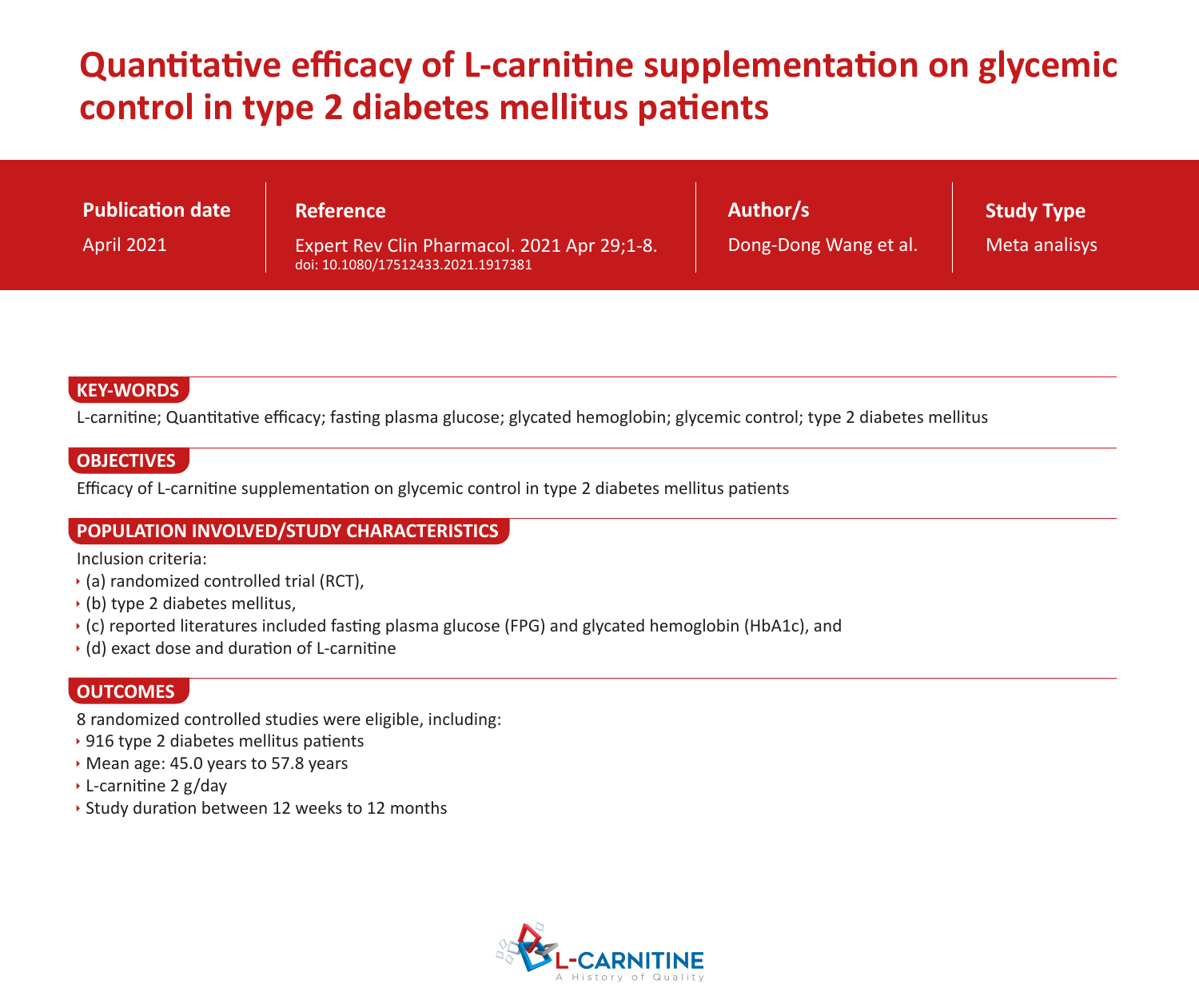## **Quantitative efficacy of L-carnitine supplementation on glycemic control in type 2 diabetes mellitus patients**

#### **DISCUSSION**

L-carnitine was effective on Fasting Plasma Glucose (FPG), 2 g/day L-carnitine was required for at least 36.1 weeks. For the efficacy of L-carnitine on glycated hemoglobin (HbA1c), 2 g/day L-carnitine was required for at least 106 weeks

#### **KEY POINTS**

It was the first time to provide valuable quantitative information for efficacy of L-carnitine supplementation on glycemic control in type 2 diabetes mellitus patients



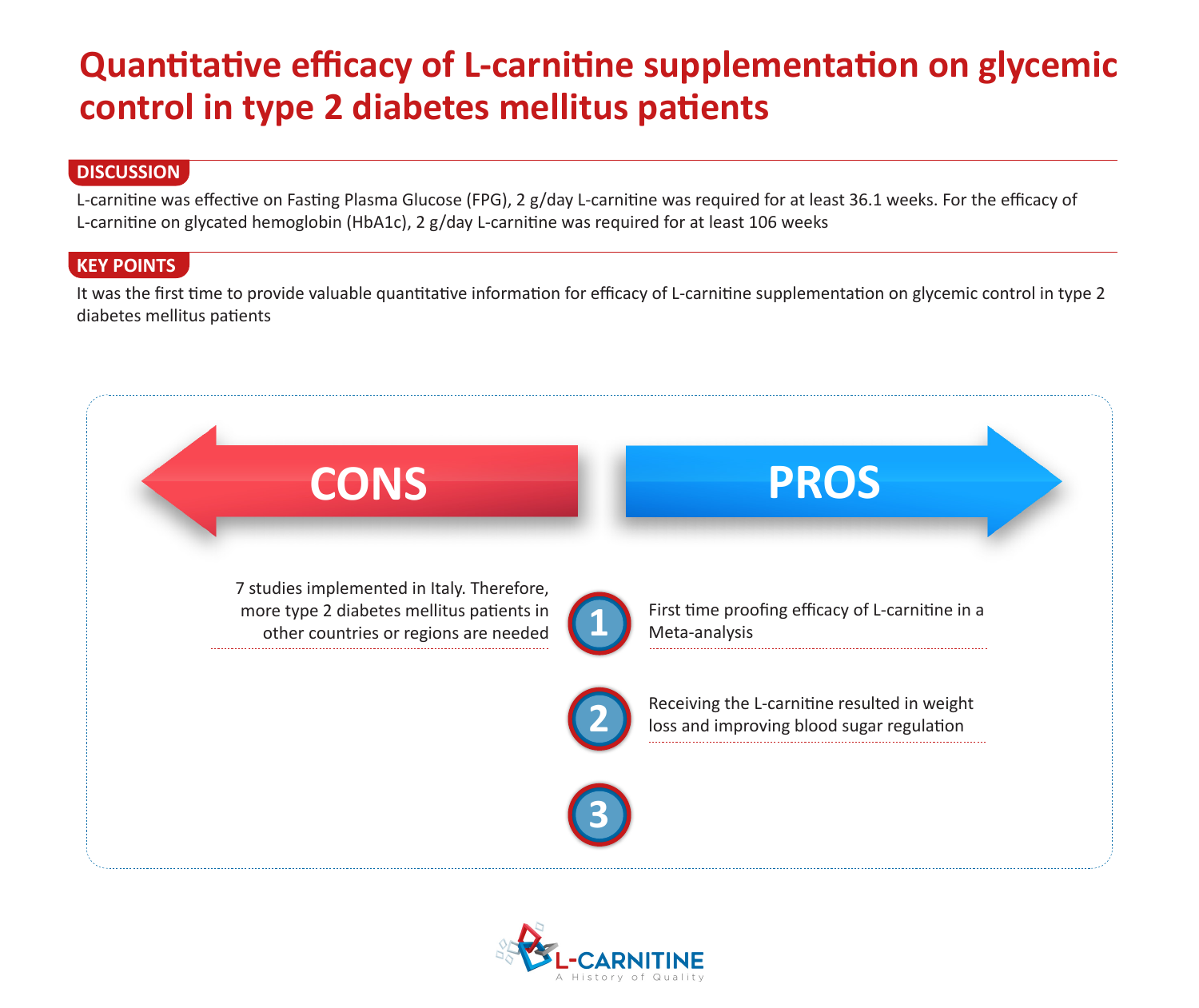## **L-carnitine supplementation for muscle weakness and fatigue in children with neurofibromatosis type 1: A Phase 2a clinical trial**

| <b>Publication date</b> | <b>Reference</b>                                                       | Author/s               | <b>Study Type</b>    |
|-------------------------|------------------------------------------------------------------------|------------------------|----------------------|
| <b>March 2021</b>       | Ann Palliat Med. 2021 Mar; 10(3): 3286-3298<br>doi: 10.21037/apm-21-66 | Xiang-Geng Chi. et al. | <b>Observational</b> |

#### **KEY-WORDS**

Hepcidin; high-flux hemodialysis; low-flux hemodialysis; microinflammation; vascular calcification

#### **OBJECTIVES**

Investigate the effect of high-flux hemodialysis (HD) combined with levocarnitine on vascular calcification, microinflammation, hepcidin, and malnutrition in elderly patients on maintenance HD (MHD)

#### **POPULATION INVOLVED/STUDY CHARACTERISTICS**

75 elderly patients on MHD were randomly divided into three groups:

- $\rightarrow$  (a) low-flux HD group (n = 25)
- $\rightarrow$  (b) high flux HD group (n = 25)
- $\rightarrow$  (c) joint group (n = 25)

#### **OUTCOMES**

Carnitine levels were normalized after carnitine supplementation (41.2-49.0 lmol/L). The patients not on carnitine supplementation exhibited no motor or intellectual disabilities, nor any feeding problem. The levels of serum FC levels after PCA administration remained within the normal range (48.0-68.2 lmol/L) in the patients on carnitine supplementation but fell below the normal range (18.7-30.8 lmol/L) in those who were not taking carnitine

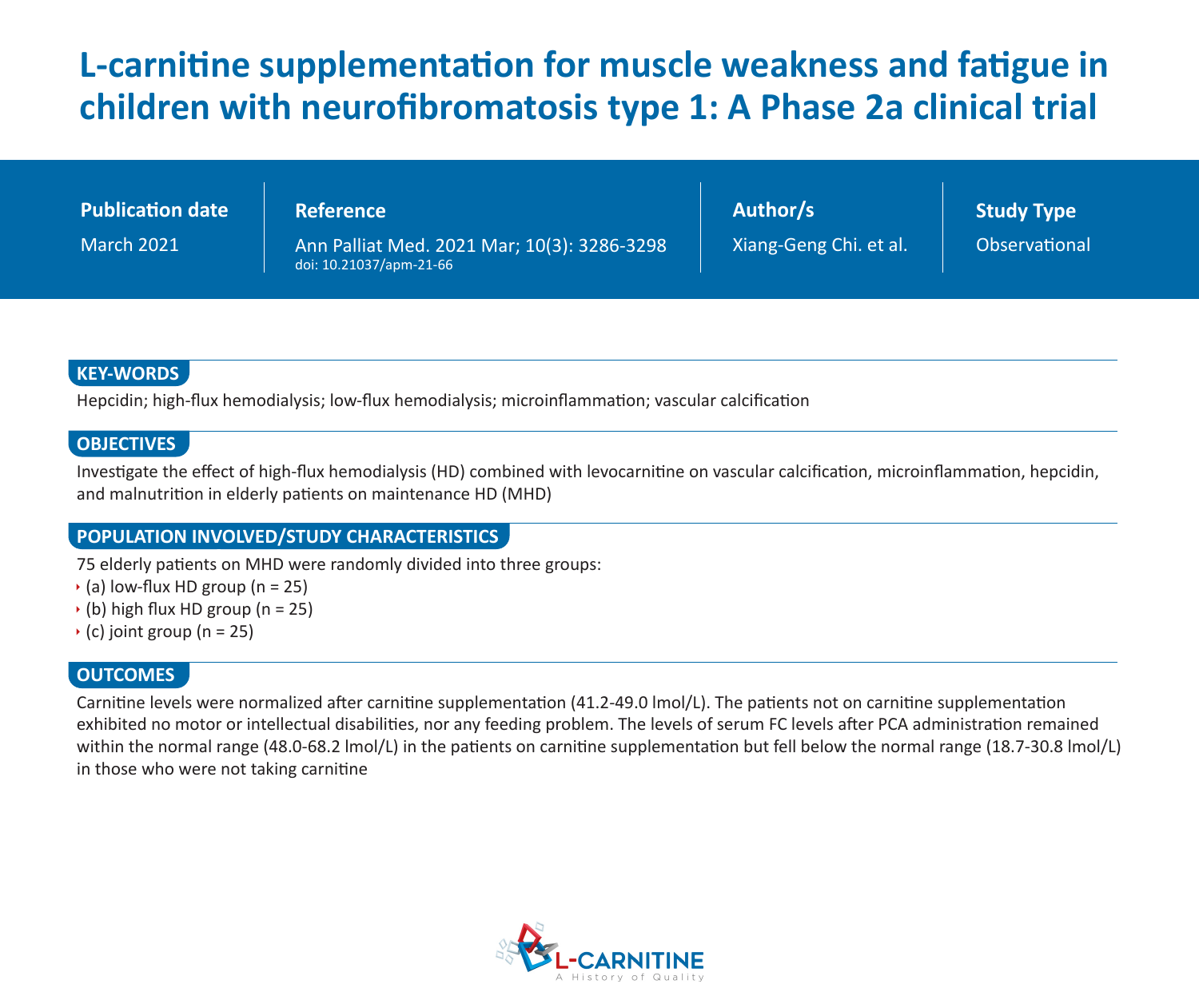## **L-carnitine supplementation for muscle weakness and fatigue in children with neurofibromatosis type 1: A Phase 2a clinical trial**

#### **DISCUSSION**

This observational study found that carnitine deficiency caused by PCA use was prevented by carnitine supplementation in patients with epilepsy on VPA. Carnitine supplementation will be beneficial in patients at risk of carnitine deficiency

#### **KEY POINTS**

Carnitine deficiency was not seen in patients with epilepsy on VPA when carnitine supplementation was provided. Carnitine supplementation may benefit patients at high risk of carnitine deficiency



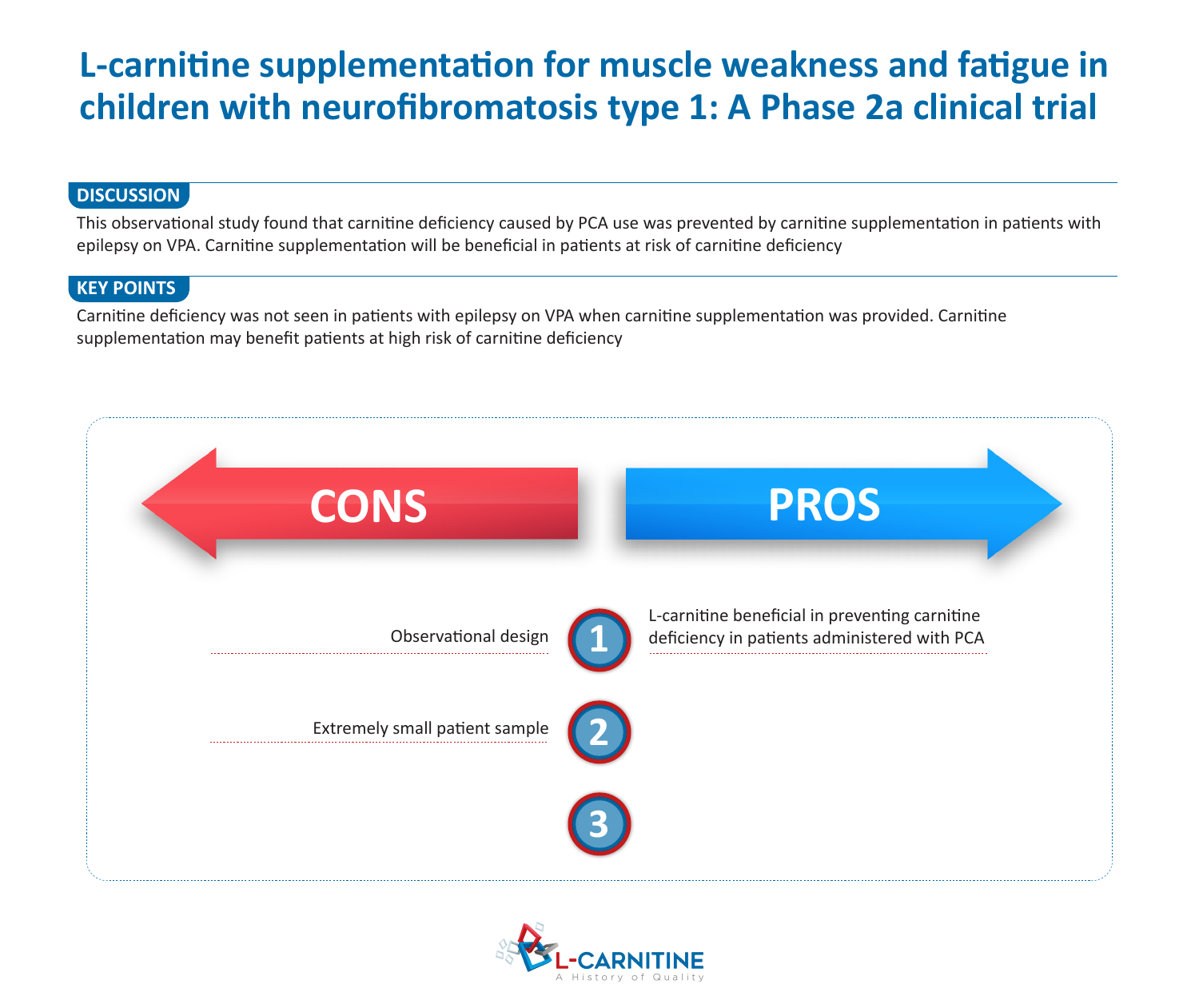## **Levocarnitine supplementation for management of hypertriglyceridemia in patients receiving parenteral nutrition**

| <b>Publication date</b> | <b>Reference</b>                           | Author/s          | <b>Study Type</b>                                           |
|-------------------------|--------------------------------------------|-------------------|-------------------------------------------------------------|
| Sept 2021               | Nutr Clin Pract. 2021 Sep 16. doi: 10.1002 | Grucz TM., et al. | Retrospective, observational,<br>single-center cohort study |

#### **KEY-WORDS**

Carnitine; hypertriglyceridemia; intravenous lipid emulsions; parenteral nutrition

#### **OBJECTIVES**

The primary objective was to compare trends in triglyceride levels before and after the triglyceride-altering intervention. The triglyceridealtering intervention was defined as initiation of levocarnitine in PN for the levocarnitine group, and as reduction in lipid injectable emulsion for the control group intervention

#### **POPULATION INVOLVED/STUDY CHARACTERISTICS**

261 patients included in the analysis

**Control:** Reduction in lipid emulsion (164)

**Levocarnitine:** Reduction in lipid emulsion + Levocarnitine (97). Median dosage 5.7-9.9 mg/kg

**Inclusion:** Patients ≥ 18 years of age were included if they had a triglyceride level ≥ 175 mg/dl and a reduction in the dose or frequency of lipid injectable emulsion in PN while receiving PN during their index hospital admission

**Exclusion:** Patients with familial hypertriglyceridemia, inborn errors of metabolism managed by the genetics nutrition service, a gap in PN administration > 5 days, or administration of levocarnitine outside PN were excluded

#### **OUTCOMES**

The addition of levocarnitine to PN was associated with a significantly greater rate of reduction in triglyceride levels pre-intervention to post-intervention compared with a reduction in lipid injectable emulsion alone (-11 *vs* -3 mg/dl per day; 95% CI, -15 to -2; P = .012)

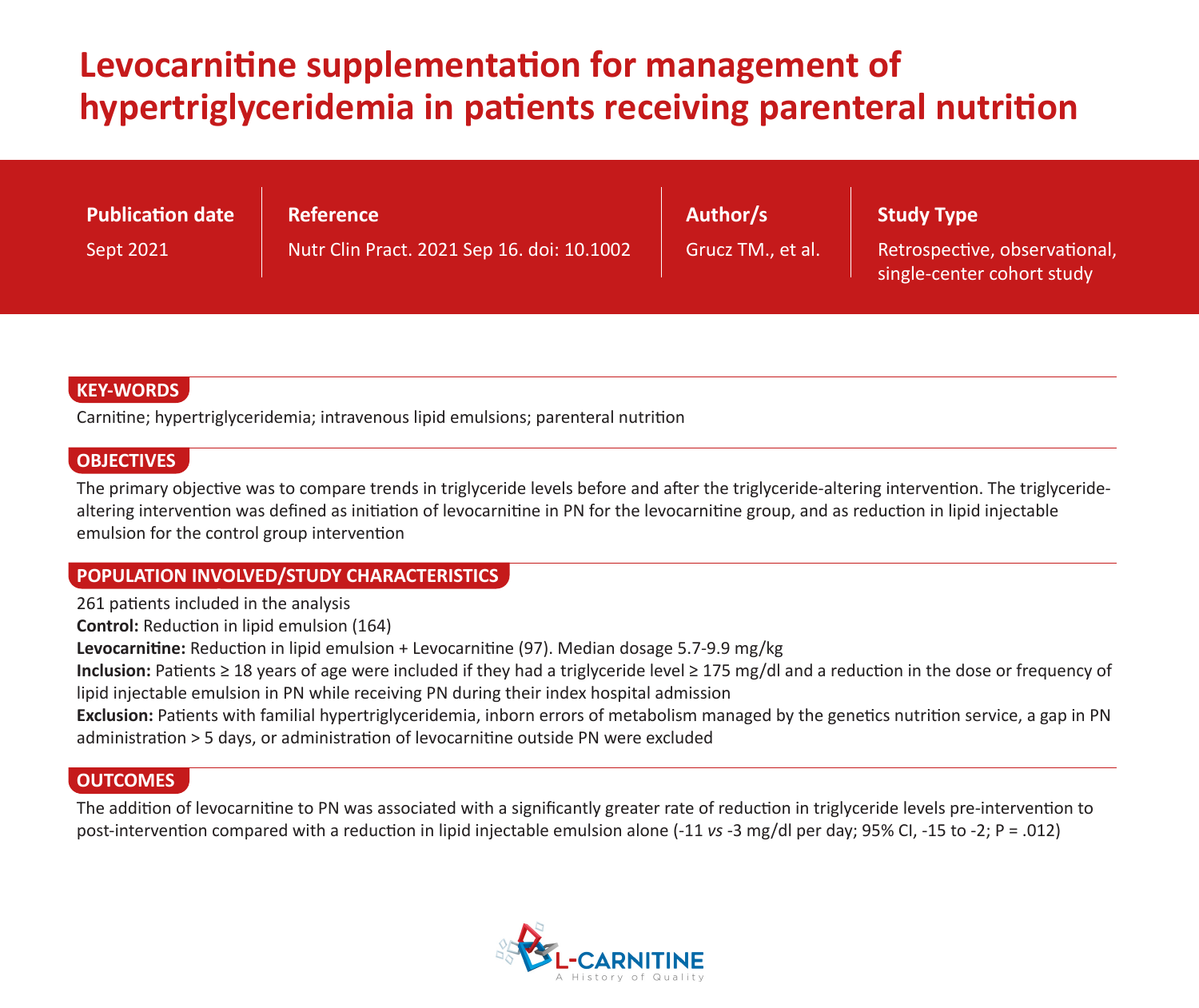## **Levocarnitine supplementation for management of hypertriglyceridemia in patients receiving parenteral nutrition**

#### **DISCUSSION**

Levocarnitine supplementation was associated with a significant reduction in preintervention to post-intervention triglyceride levels compared with the control group despite a lesser reduction in lipid provision in the levocarnitine group, and with its favorable adverse effect profile, it may be reasonable to consider supplementing levocarnitine in PN for hospitalized adult patients with elevated triglyceride levels



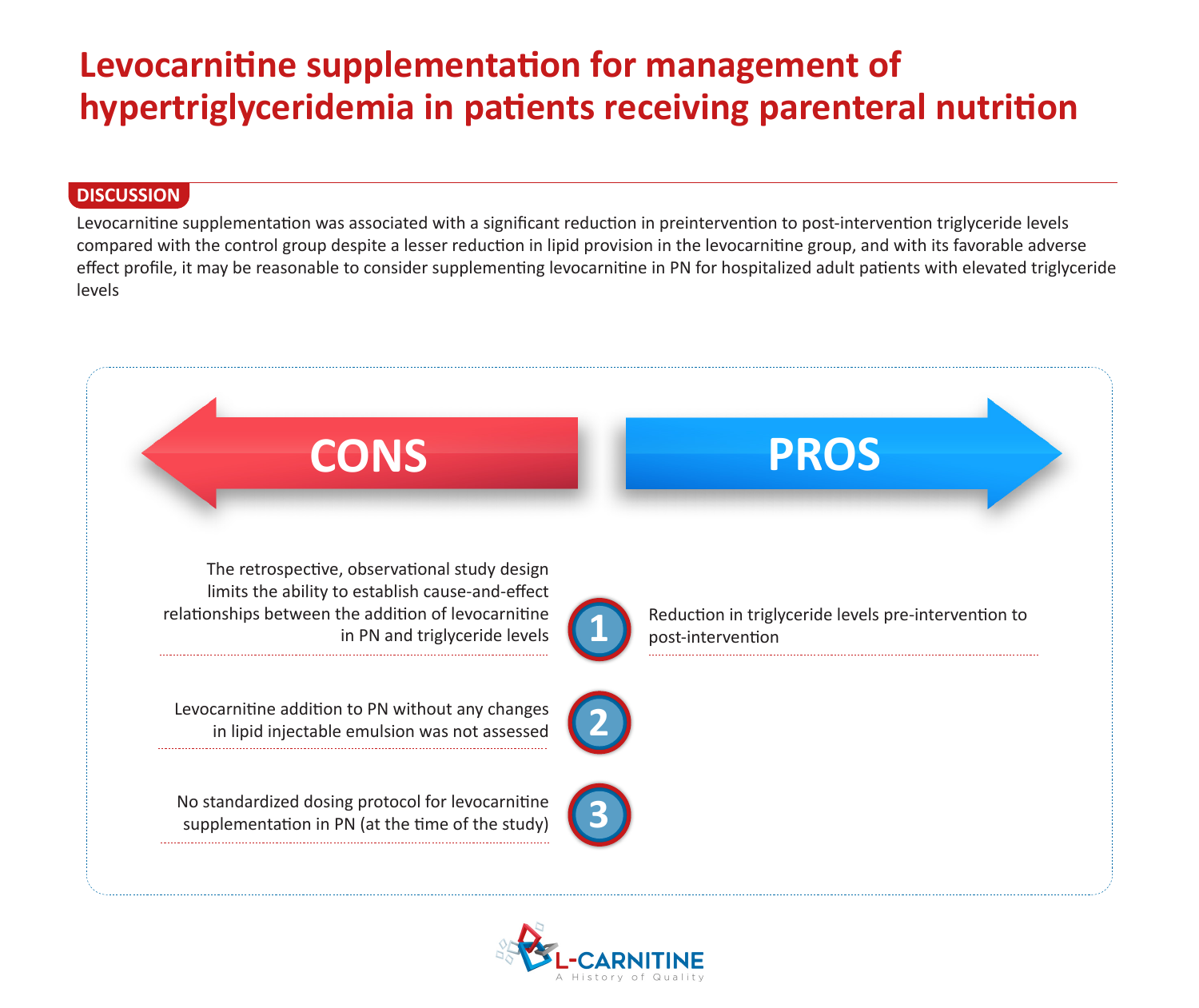## **Levocarnitine for pegaspargase-induced hepatotoxicity in older children and young adults with acute lymphoblastic leukemia**

| <b>Publication date</b> | <b>Reference</b>                      | Author/s           | <b>Study Type</b>                  |
|-------------------------|---------------------------------------|--------------------|------------------------------------|
| August 2021             | Cancer Med. 2021 Sep 16. doi: 10.1002 | Schulte R., et al. | <b>Multicenter Real World Data</b> |

#### **KEY-WORDS**

Adolescent, asparaginase, carnitine, chemical and drug-induced liver injury, precursor cell lymphoblastic leukemia-lymphoma, young adult

#### **OBJECTIVES**

Investigate real-world data on the safety and efficacy of levocarnitine supplementation during ALL induction therapy

#### **POPULATION INVOLVED/STUDY CHARACTERISTICS**

161 patients age ≥ 10 years who received levocarnitine during induction therapy for ALL, compared to a similar patient cohort who did not receive levocarnitine:

- Eevocarnitine prophylaxis ( $n = 29$ )
- Eevocarnitine rescue (n = 23)
- $\rightarrow$  No Levocarnitine (n = 109)

Received between 1000 and 3000 mg levocarnitine oral daily for a median value of 29 days

#### **OUTCOMES**

Analysis of Average Marginal Effects (AME) showed incorporating levocarnitine prophylaxis into Children Oncology Group (COG)-style Acute Lymphoblastic Leukemia (ALL) induction therapy was predicted to significantly reduce the probability of developing c.bili > 3 mg/ dl (dy/dx -16.5%, 95% CI -0.27 to -0.06, p = 0.002) but not severe transaminitis (dy/dx -0.08%, 95% CI -0.19 to +0.03, p = 0.139)